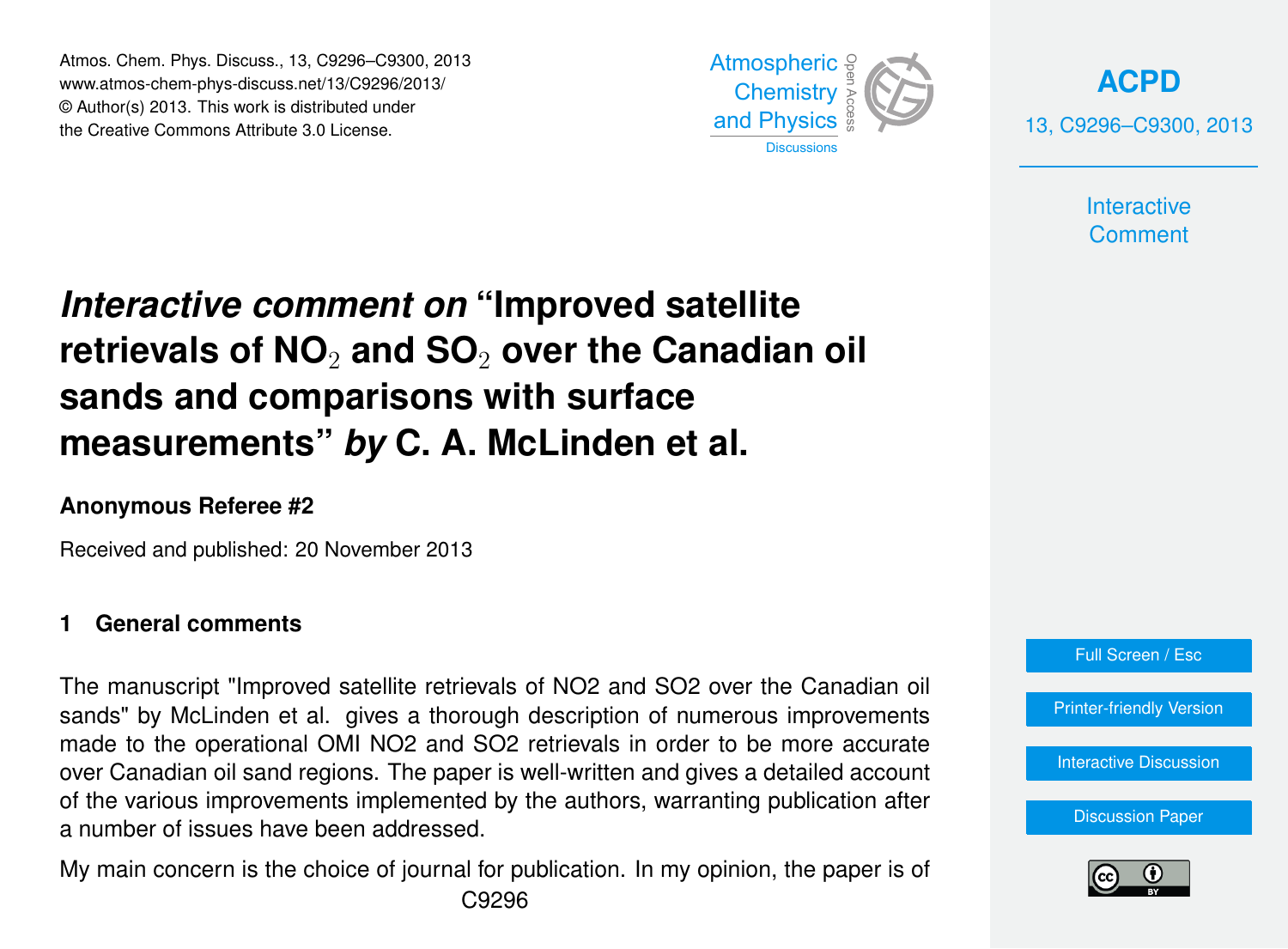rather technical nature. While many improvements to operational retrieval algorithms are introduced, the paper does not provide new insight about the Earth's atmosphere and its underlying processes. I personally would be happier to see this article published in AMT, but maybe that's a matter of preference.

Either way, the following questions should be addressed by the authors before publication:

#### **2 Specific comments**

1.) On p. 21620 the authors describe their approach to deal with the temperature dependence of the absorption cross-sections. They state that for both NO2 and SO2 they use the exact same correction formula. However, it seems implausible to me that both cross-sections should exhibit exactly the same linear dependence on temperature. Some information on how this correction formula was derived, using which laboratory cross-sections, is needed to justify the chosen  $\alpha$ .

2.) In the discussion of the validation of the VECTOR RTM on p. 21627, the authors state that the resulting AMFs differ by less than 3% on average and claim that "this agreement is acceptable given that not all input parameters were identical". Without further information, the reader starts wondering why not all inputs were chosen identically, and if the agreement could actually be worse if all inputs were identical. So either the authors should repeat the validation with identical inputs to both RTMs or, if not possible, they should justify why they think the differing inputs lead only to the observed 3% mismatch and are not causing more trouble.

3.) In the EC-AMF sensitivity study (on p. 21631), the authors evaluate the influence of doubled PBL concentrations on the AMF and come up with a 6% decrease of the AMF. They claim that further increasing the NO2 burden of the PBL would not significantly change this due to some saturation effect. However, the authors fail to substantiate

# **[ACPD](http://www.atmos-chem-phys-discuss.net)**

13, C9296–C9300, 2013

**Interactive Comment** 



[Printer-friendly Version](http://www.atmos-chem-phys-discuss.net/13/C9296/2013/acpd-13-C9296-2013-print.pdf)

[Interactive Discussion](http://www.atmos-chem-phys-discuss.net/13/21609/2013/acpd-13-21609-2013-discussion.html)

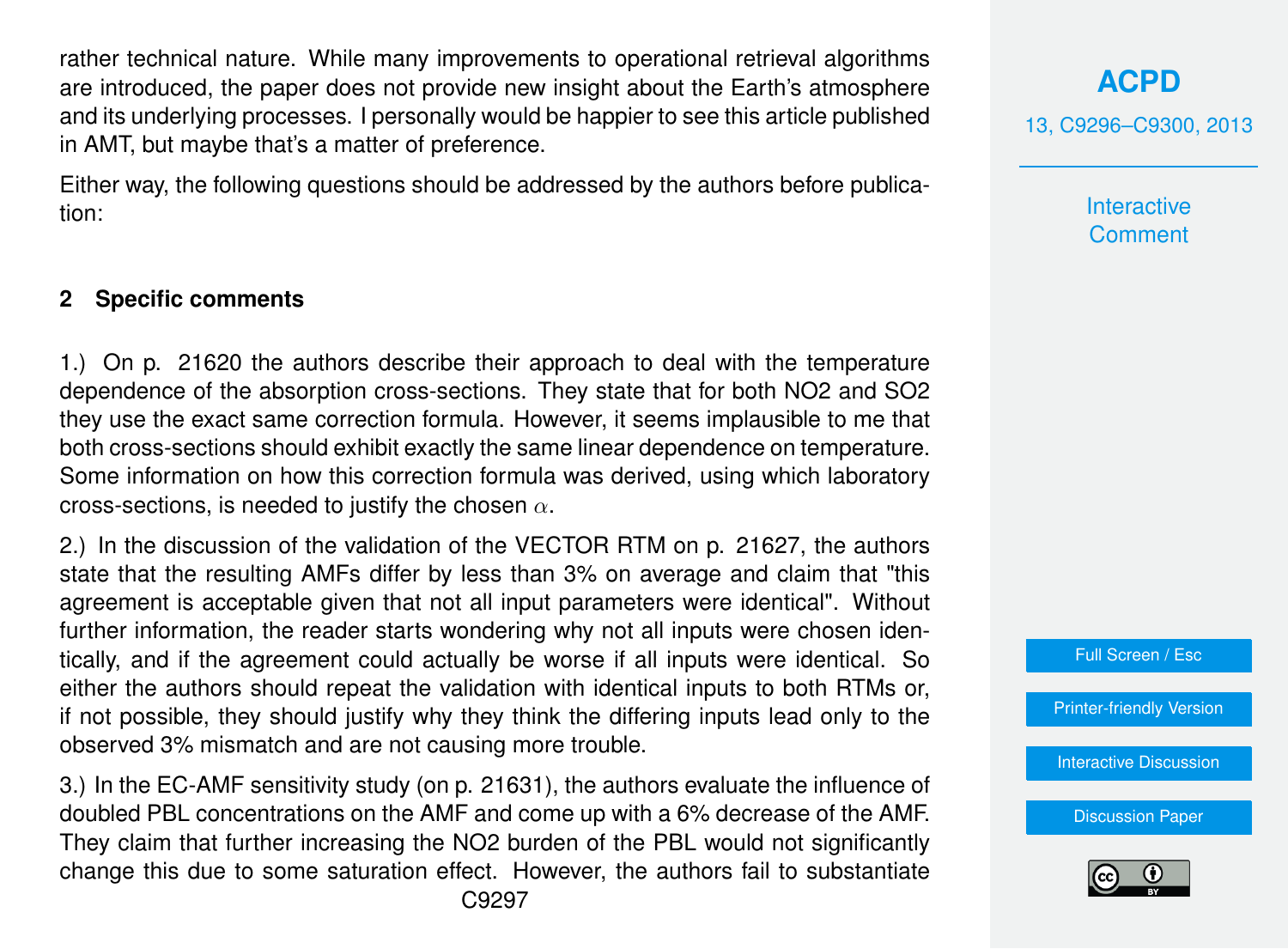this claim by further AMF calulcations for, say, a 3- and 4-fold increased NO2 burden of the PBL. Also, it would be interesting to know by how much emissions have actually increased since 2006.

4.) On p. 21635, the authors try to convert surface vmr to VCD, using CTM profiles. They assume that "the model can adequately capture the spatial and temporal behaviour of this ratio." However, the largest model uncertainties will be due to uncertainties in the emission inventories, impacting mainly the PBL and lower atmosphere. Therefore, I believe that the authors' assumption is not valid. It might be a better approach (and in line with the sensitivity study of the EC-AMF to PBL concentrations) to take the free troposphere profile from a CTM, only varying the PBL content according to the surface vmr, but maybe the authors can better justify their assumption or find a more elegant solution.

5.) In Figure 3, the authors compare their albedo product at the SO2 wavelength for 2005 and 2011. There is a large difference visible between the two plots. The authors should try to explain this trend in surface albedo in the discussion.

## **3 Technical comments**

p. 21614/l. 11: The reference "Nowlan et al. 2011" is not included in the reference list at the end of the article.

p. 21617/Fig. 2: As absorption happens on individual molecules, I would find it more instructive to see the vertical profiles as number density instead of vmr. Also, the shape factor could be calculated using number densities instead of vmr.

p. 21617/l. 7: At the high latitudes of the study area, the LT of OMI overpass is shortly before 13:00. However, I don't expect this to significantly influence the results.

p. 21622/l. 12: For the GOME LER climatology, reference to Koelemeijer et al. 2003 C9298

**[ACPD](http://www.atmos-chem-phys-discuss.net)**

13, C9296–C9300, 2013

**Interactive Comment** 

Full Screen / Esc

[Printer-friendly Version](http://www.atmos-chem-phys-discuss.net/13/C9296/2013/acpd-13-C9296-2013-print.pdf)

**[Interactive Discussion](http://www.atmos-chem-phys-discuss.net/13/21609/2013/acpd-13-21609-2013-discussion.html)** 

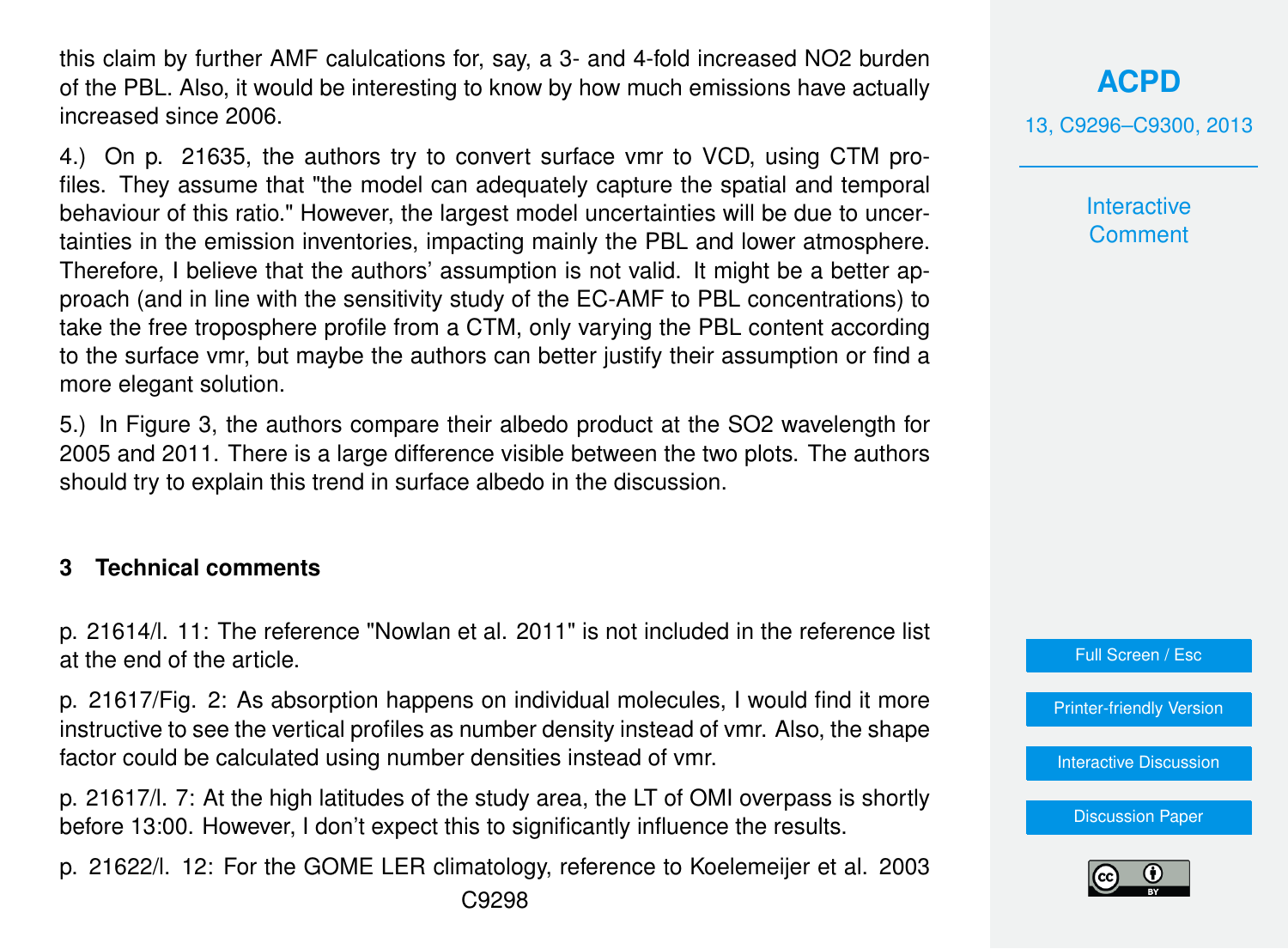should be given.

p. 21625/l. 29ff: As the authors state, the discussion of snow albedo seems misplaced in this study. I would prefer if the discussion would not be part of this manuscript. If the authors need treatment of snow albedo in a later study, they should include the discussion then.

p. 21626/l. 11: Proper reference to the data product (publication, dataset name, data availability) of the used O3 columns should be given.

p. 21626/l. 19: A good reference for the aerosol influence on AMFs depending on their relative posititioning is Leitão et al. 2010 (doi:10.5194/amt-3-475-2010).

p. 21626/l. 22: Please give a link/reference to the For McMurray sun photometer measurements.

p. 21630/Eq. 8: The numerator in the third summand under the root should be  $\frac{\epsilon_{SB}}{M}$ instead of  $\frac{\epsilon_b}{M}$ 

p. 21635/l. 26: The authors should provide information about the temporal representativeness of the WBEA measurements. Are daily averages taken, or only measurements of the LT of OMI overpass (which can be between 12LT and 14LT, depending on the viewing azimuth angle), or OMI overpass +- X minutes, or ...

p. 21636/l. 17: The authors refer to Equation (4), but Eq. 4 is actually about albedo. Either I don't understand why albedo plays a role here, or the reference is wrong.

p. 21649/Table 1: The authors speak of 30 altitude steps from 0 to 16km in 0.5km layers. However, going from 0 to 16 in 0.5 steps yields 33 layers?

p. 21654/Figure 2: In the caption, the authors speak of "number density profiles", while the plot labels speak of "volume mixing ratio". Which is correct?

p. 21655/Figure 3: A fifth panel, showing the data of (b) but integrated to the coarse spatial resolution of (a), would make it easier to compare the authors' albedo calcu**[ACPD](http://www.atmos-chem-phys-discuss.net)**

13, C9296–C9300, 2013

**Interactive Comment** 



[Printer-friendly Version](http://www.atmos-chem-phys-discuss.net/13/C9296/2013/acpd-13-C9296-2013-print.pdf)

[Interactive Discussion](http://www.atmos-chem-phys-discuss.net/13/21609/2013/acpd-13-21609-2013-discussion.html)